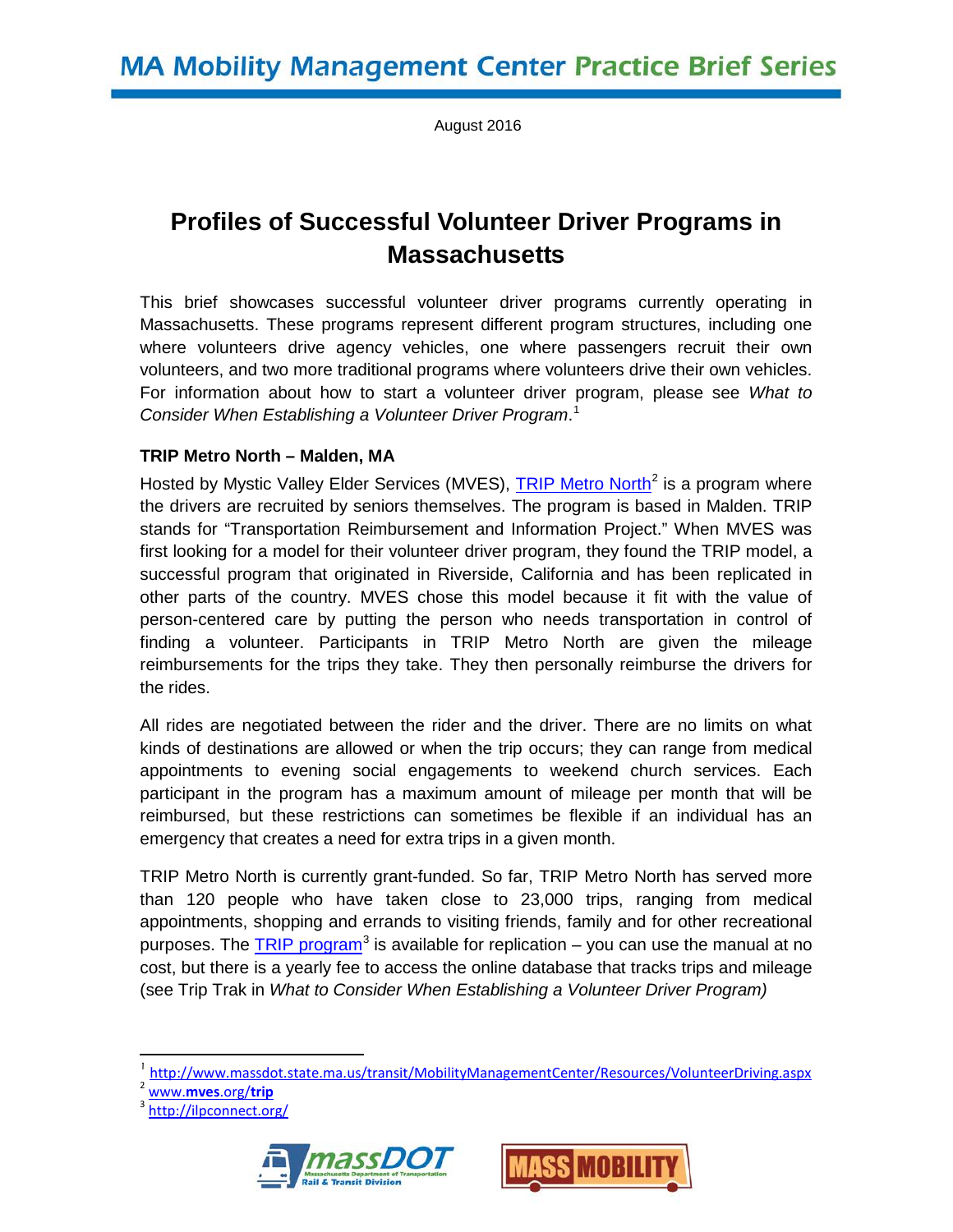## **Millbury Council on Aging – Millbury, MA**

The Millbury Council on Aging, located in Central MA, runs a transportation program<sup>[4](#page-1-0)</sup> that takes seniors and individuals with disabilities anywhere within a one-town radius of Millbury. The Millbury COA operates some vans with paid drivers through the Worcester Regional Transit Authority, but is unable to meet the demand for all ride requests and augments its service with a volunteer driver program. The volunteers drive vehicles that are owned by the Friends of the Millbury Seniors, which is a nonprofit group affiliated with the COA. Because volunteers drive the same agency vehicles as paid drivers, all volunteers must go through mandatory training and be part of the drug and alcohol testing pool.

Volunteer drivers are recruited from residents in the area; they are often retired police and fire personnel. The Friends group purchases an inexpensive supplemental liability insurance policy in addition to its commercial vehicle policy to ensure that all volunteers and passengers are covered in case of an accident. The volunteer program also enables the COA to expand services outside normal working hours of the paid drivers. Volunteers have provided rides for groups to social outings in the evenings, and to religious services at area churches on Sunday mornings.

#### **Road to Recovery**

The American Cancer Society hosts the Road to Recovery<sup>[5](#page-1-1)</sup> program, which gives ambulatory cancer patients rides to and from medical treatment appointments when patients have no other means of transportation. It is a national program with chapters in every state.

Trained Road to Recovery volunteer drivers donate their time and the use of their personal vehicles to help individuals get to and from treatment sites. Volunteers get to keep a flexible schedule by choosing the day and time they are available to help. Volunteers do not receive mileage reimbursement. Currently, about 13,000 volunteer drivers help more than 15,000 patients across the country. In 2015, the program provided 6,209 rides for 384 patients in Massachusetts. Road to Recovery currently has more than 250 volunteer drivers in the Commonwealth.

#### **FISH**

FISH stands for either "Friends in Service Helping" or "Friends in Service Here." There are many FISH programs in Massachusetts, most of which do not have an online presence. FISH is a network of loosely organized, all-volunteer groups both in the United

<span id="page-1-1"></span><span id="page-1-0"></span><sup>&</sup>lt;sup>4</sup> [http://www.millbury-ma.org/Public\\_Documents/MillburyMA\\_COA/Brochure.jpg](http://www.millbury-ma.org/Public_Documents/MillburyMA_COA/Brochure.jpg)<br><sup>5</sup> <http://www.cancer.org/treatment/supportprogramsservices/road-to-recovery>